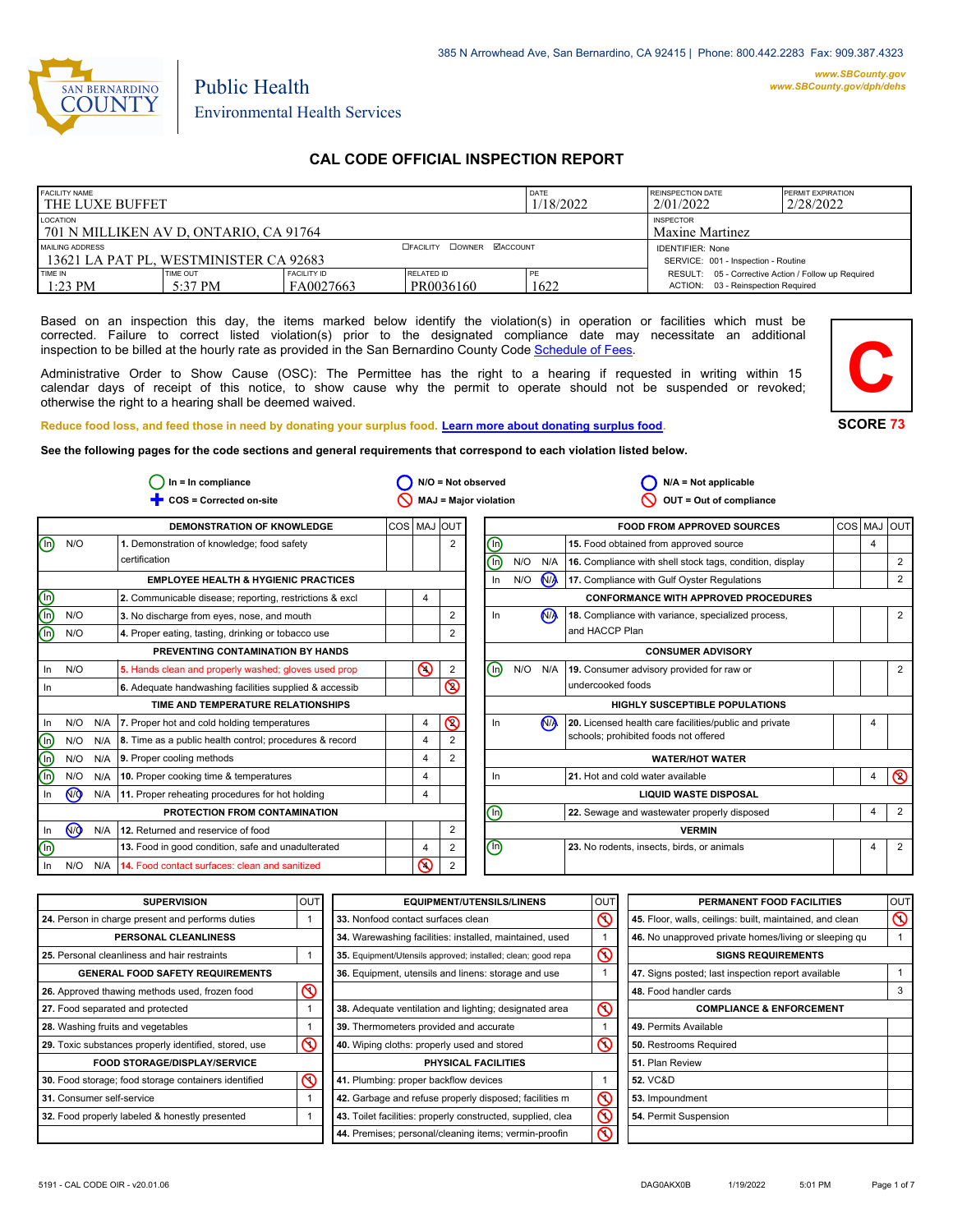

### **CAL CODE OFFICIAL INSPECTION REPORT**

| <b>FACILITY NAME</b> |                                                   |                                                                                                                                                              | DATE                                |              |  |
|----------------------|---------------------------------------------------|--------------------------------------------------------------------------------------------------------------------------------------------------------------|-------------------------------------|--------------|--|
|                      | THE LUXE BUFFET                                   |                                                                                                                                                              | 1/18/2022                           |              |  |
| LOCATION             | 701 N MILLIKEN AV D, ONTARIO, CA 91764            |                                                                                                                                                              | <b>INSPECTOR</b><br>Maxine Martinez |              |  |
|                      |                                                   | 5. HANDS CLEAN AND PROPERLY WASHED; GLOVES USED PROPERLY                                                                                                     |                                     | <b>MAJOR</b> |  |
|                      |                                                   |                                                                                                                                                              |                                     |              |  |
| <b>POINTS</b>        | Compliance date not specified                     | Inspector Comments: Observed employee washing hands at prep sink with gloves on.                                                                             |                                     |              |  |
|                      | <b>Not In Compliance</b><br>Violation Reference - | Discontinue this practice. Make sure to only use prep sink to wash food and use hand washing sink to only<br>wash hands. Remove gloves before washing hands. |                                     |              |  |
|                      |                                                   | Corrected on site.                                                                                                                                           |                                     |              |  |

**Violation Description:** Employees are required to wash their hands: before beginning work; before handling food / equipment / utensils; as often as necessary, during food preparation, to remove soil and contamination; when switching from working with raw to ready to eat foods, after touching body parts; after using toilet room; or any time when contamination may occur. Gloves shall be worn if an employee has cuts, wounds, fake nails, nail polish, and/or rashes. Gloves are to be used for no more than one task. Employees are not to wrap or package leftover food using bare hands or unclean utensils. Hand sanitizers may be used after proper hand washing. Employees handling food must have fingernails that are trimmed, cleanable, and smooth. (113952, 113953.3, 113953.4, 113961, 113968, 113973 (b-f))

**More Information: <https://youtu.be/NznA3hgIcss>**

#### **14. FOOD CONTACT SURFACES: CLEAN AND SANITIZED** ê**! MAJOR** ê**!**

Public Health

**Compliance date not specified Not In Compliance Violation Reference - HSC - 113984(e), 114097, 114099 POINTS 4**

**Inspector Comments:** 1) Observed wet stacked clean pans on the clean dish storage rack near the three compartment sink.

Ensure that all clean dishes are allowed to completely air dry after the sanitizer step prior to use or storage.

2) Observed a mold like build up on the ice deflector in the ice machine.

Note: ice was observed to be in contact with mold like substance.

Ensure all food contact surfaces are maintained in a clean and sanitary condition.

3) Observed chlorine sanitizer solution in dish washing machine to measure at less than 50 ppm.

Ensure sanitizer cycle provides concentration of at least 50 ppm.

**Violation Description:** All food contact surfaces of utensils and equipment shall be clean and sanitized. (113984(e), 114097, 114099.1, 114099.4, 114099.6, 114101 (b-d), 114105, 114109, 114111, 114113, 114115 (a, b, d), 114117, 114125(b), 114135, 114141)

**More Information: <https://youtu.be/Gz6zPqZtv2s>**

### **6. ADEQUATE HANDWASHING FACILITIES SUPPLIED & ACCESSIBLE**

**Compliance date not specified Not In Compliance Violation Reference - POINTS 2 Inspector Comments:** 1) Observed no hand towels and soap were not observed at the following hand sinks: - Front line hand washing sinks. - Back of the house hand washing sinks. - Employee restroom hands sink.

> Place and maintain an adequate supply of paper towels and hand soap in approved dispensers at all hand wash stations.

> 2) Observed a chemical bottle in hand wash sink next to the sushi bar and a glass pitcher in hand washing sink located next to the hibachi grill.

Discontinue practice. Ensure hand washing sink is only used for hand washing.

**Violation Description:** Handwashing soap and towels or drying device shall be provided in dispensers; dispensers shall be maintained in good repair. (113953.2) Adequate facilities shall be provided for hand washing. (113953, 113953.1, 114067(f)). Handwashing sink is not separated from a warewashing sink by a 6 inch high metal splashguard or 24 inch separation. (113953) Handwashing sinks shall not be obstructed, inaccessible, used improperly or kept unclean. (113953.1)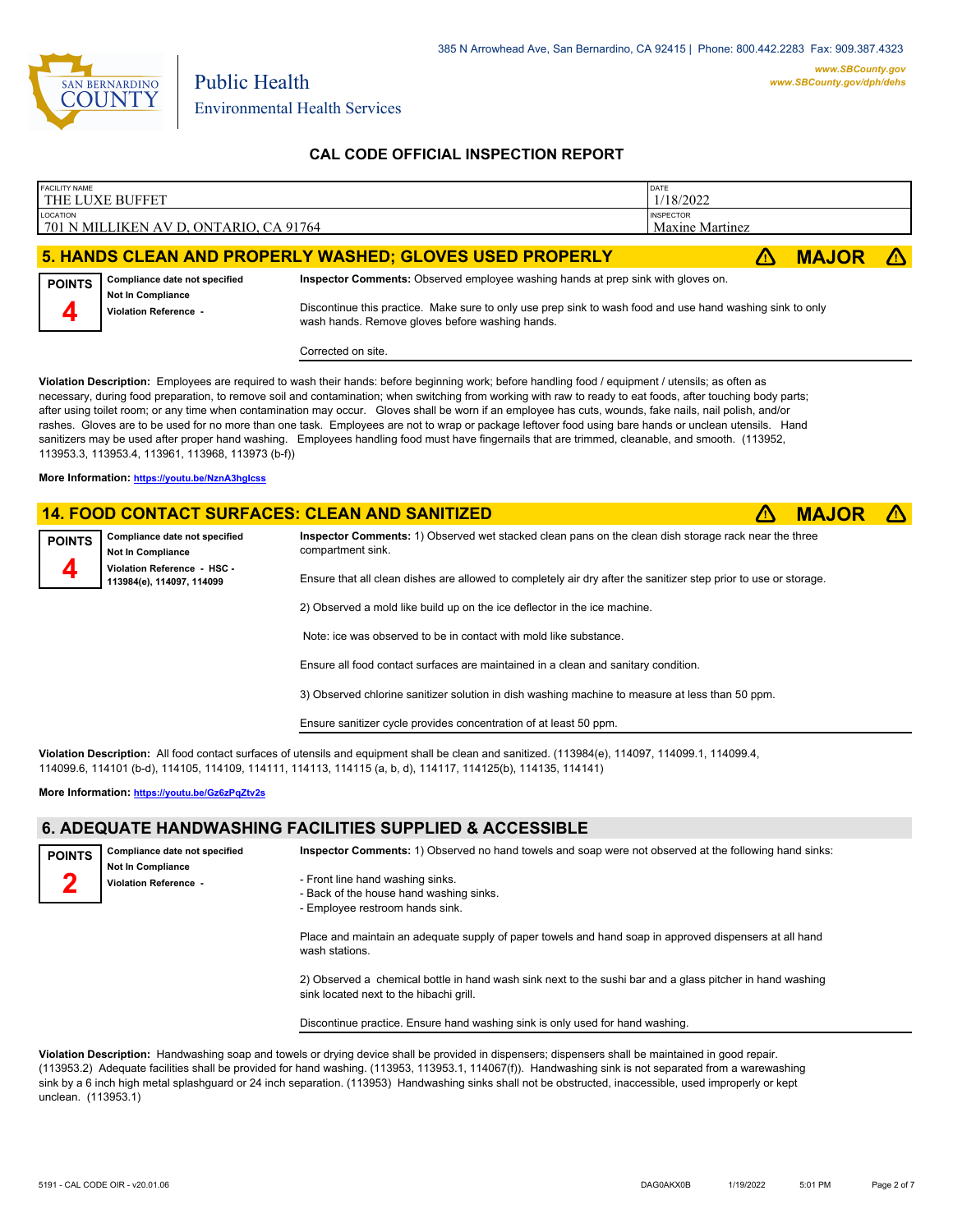

### **CAL CODE OFFICIAL INSPECTION REPORT**

| <b>FACILITY NAME</b><br><b>THE</b><br><b>BUFFET</b><br>LUXE                            | <b>DATE</b><br>1/18/2022            |
|----------------------------------------------------------------------------------------|-------------------------------------|
| LOCATION<br>  701<br><b>ONTARIO</b><br>CA 91764<br><b>MILI</b><br>LIKEN AV "<br>N<br>┚ | <b>INSPECTOR</b><br>Maxine Martinez |

## **7. PROPER HOT AND COLD HOLDING TEMPERATURES**

Public Health

| <b>POINTS</b> | Compliance date not specified<br><b>Not In Compliance</b> | Inspector Comments: Observed raw fish underneath sushi bar in cold-holding unit out of temperature. Raw<br>fish was temping at 46-48F degrees. |  |  |  |
|---------------|-----------------------------------------------------------|------------------------------------------------------------------------------------------------------------------------------------------------|--|--|--|
|               | Violation Reference - HSC -<br>113996, 113998, 114037     | Maintain the temperature of all potentially hazardous foods at or below 41 F and above 135 F at all times.                                     |  |  |  |

The raw fish were moved to the refrigeration unit.

Note: Cold-holding unit underneath sushi bar was not holding temperature and right door fell off during inspection.

**Violation Description:** Potentially hazardous foods shall be held at or below 41F or at or above 135F. (113996, 113998, 114037, 114343(a))

**More Information: <https://youtu.be/RI6w5DtEs7w>**

|               | <b>21. HOT AND COLD WATER AVAILABLE</b>                 |                                                                                                      | <b>MAJOR</b> |  |
|---------------|---------------------------------------------------------|------------------------------------------------------------------------------------------------------|--------------|--|
| <b>POINTS</b> | Compliance date not specified                           | <b>Inspector Comments:</b> Observed hand wash sink near hibachi grill to have faucet handle missing. |              |  |
|               | <b>Not In Compliance</b><br>Violation Reference - HSC - | Repair and replace handle.                                                                           |              |  |
|               | 113953(c), 114099.2(b)                                  |                                                                                                      |              |  |

**Violation Description:** An adequate, protected, pressurized, potable supply of hot water and cold water shall be provided at all times. (113953(c), 114099.2(b) 114101(a), 114189, 114192, 114192.1, 114195)

#### **26. APPROVED THAWING METHODS USED, FROZEN FOOD**

| <b>POINTS</b> | Compliance date not specified                                                       | Inspector Comments: Observed raw chicken in stagnant water at room temperature. |  |  |
|---------------|-------------------------------------------------------------------------------------|---------------------------------------------------------------------------------|--|--|
|               | <b>Not In Compliance</b><br>Violation Reference - HSC -<br>114018, 114020, 114020.1 | Discontinue this practice.                                                      |  |  |
|               |                                                                                     | Defrost using one of the following approved methods:                            |  |  |
|               |                                                                                     | 1). In the refrigeration unit.                                                  |  |  |
|               |                                                                                     | 2). In the microwave oven.                                                      |  |  |
|               |                                                                                     | 3). As part of the cooking process.                                             |  |  |
|               |                                                                                     | 4). Under cold running water.                                                   |  |  |

**Violation Description:** Food shall be thawed under refrigeration; completely submerged under cold running water (less than 70F) of sufficient velocity to flush loose particles for less than 2 hours; in microwave oven; or during the cooking process. (114018, 114020, 114020.1)

**More Information: <https://youtu.be/WH7bgFX-T5M>**

# **29. TOXIC SUBSTANCES PROPERLY IDENTIFIED, STORED, USED**

**Compliance date not specified Not In Compliance Violation Reference - HSC - 114254, 114254.1 POINTS 1 Inspector Comments:** Observed one (1) Windex spray bottle stored among utensils, food, packaged food, and above cutting board. Ensure all chemicals are stored away from all food prep, and food storage areas.

**Violation Description:** All poisonous substances, detergents, bleaches, and cleaning compounds shall be stored separate from food, utensils, packing material and food-contact surfaces. (114254, 114254.1, 114254.2) An insecticide, rodenticide, or other pesticide must be used in accordance with the manufacturer's instructions.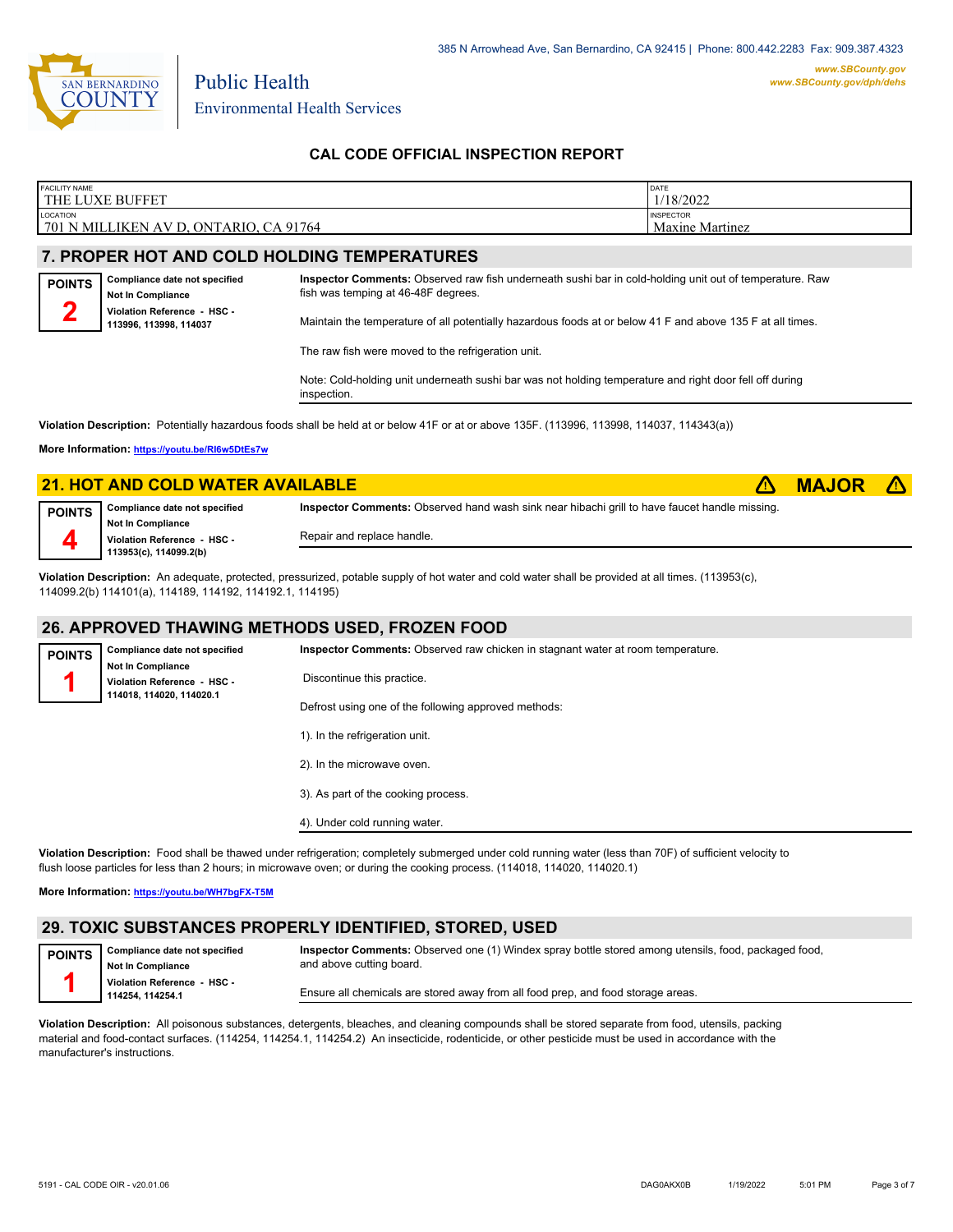

Public Health

### **CAL CODE OFFICIAL INSPECTION REPORT**

| <b>FACILITY NAME</b><br>. LUXE BUFFET<br><b>THE</b>        | DATE<br>1/18/2022                          |
|------------------------------------------------------------|--------------------------------------------|
| LOCATION<br>ONTARIO.<br>CA 91764<br>  701 N MILLIKEN AV D. | <b>INSPECTOR</b><br><b>Maxine Martinez</b> |

### **30. FOOD STORAGE; FOOD STORAGE CONTAINERS IDENTIFIED**

| <b>POINTS</b> | Complianc          |
|---------------|--------------------|
|               | Not In Com         |
|               | <b>Violation R</b> |
|               | 114047, 11         |

**c** date not specified **Not In Compliance Violation Reference - HSC - 114047, 114049, 114051 Inspector Comments:** Observed several packaged food boxes on the walk-in freezer floor. Maintain all food stored at least 6 inches of the floor at all times.

**Violation Description:** Food shall be stored in approved containers and labeled as to contents. Food shall be stored at least 6" above the floor on approved shelving in an approved location to prevent possible contamination. (114047, 114049, 114051, 114053, 114055, 114067(h), 14069 (b))

**More Information: [https://youtu.be/km4FCy\\_IQ44](https://youtu.be/km4FCy_IQ44)**

#### **33. NONFOOD-CONTACT SURFACES CLEAN**

| <b>POINTS</b> | Compliance date not specified<br><b>Not In Compliance</b> | Inspector Comments: 1) Observed debris build up on handles of the two door reach in fridge across from<br>cooking area. |
|---------------|-----------------------------------------------------------|-------------------------------------------------------------------------------------------------------------------------|
|               | Violation Reference - HSC -<br>114115 (c)                 | Ensure to maintain door handles clean with sanitizer.                                                                   |
|               |                                                           | 2) Observed walk-in fridge fan guards covered in dust.                                                                  |
|               |                                                           | Ensure to maintain fan guards free of dust at all times.                                                                |
|               |                                                           | 3) Observed walk-in freezer with excessive ice build up.                                                                |

**Violation Description:** All nonfood contact surfaces of utensils and equipment shall be clean. (114115 (c))

#### **35. EQUIPMENT/UTENSILS - APPROVED; INSTALLED; CLEAN; GOOD REPAIR, CAPACITY**

**POINTS 1**

**Compliance date not specified Not In Compliance Violation Reference - HSC - 114130, 114130.1, 114130**

**Inspector Comments:** 1) Observed cardboard being used on the floor in the walk-in freezer.

Discontinue this practice. Cardboard is not a smooth cleanable surface only use approved items.

2) Observed small bowl in sugar used to scoop food items.

Ensure only approved scoops are used in kitchen.

Ensure walk-in freezer is in good working condition.

3) Observed walk-in freezer door to not close completely.

Ensure door is secure and closes tightly.

4) Observed household microwave near east entrance of walk-in cooler.

Ensure all kitchen equipment is NSF or ANSI approved for commercial use.

**Violation Description:** All utensils and equipment shall be fully operative and in good repair. (114175). All utensils and equipment shall be approved, installed properly, and meet applicable standards. (114130, 114130.1, 114130.2, 114130.3, 114130.4, 114130.5, 114132, 114133, 114137, 114139, 114153, 114155, 114163, 114165, 114167, 114169, 114177, 114180, 114182)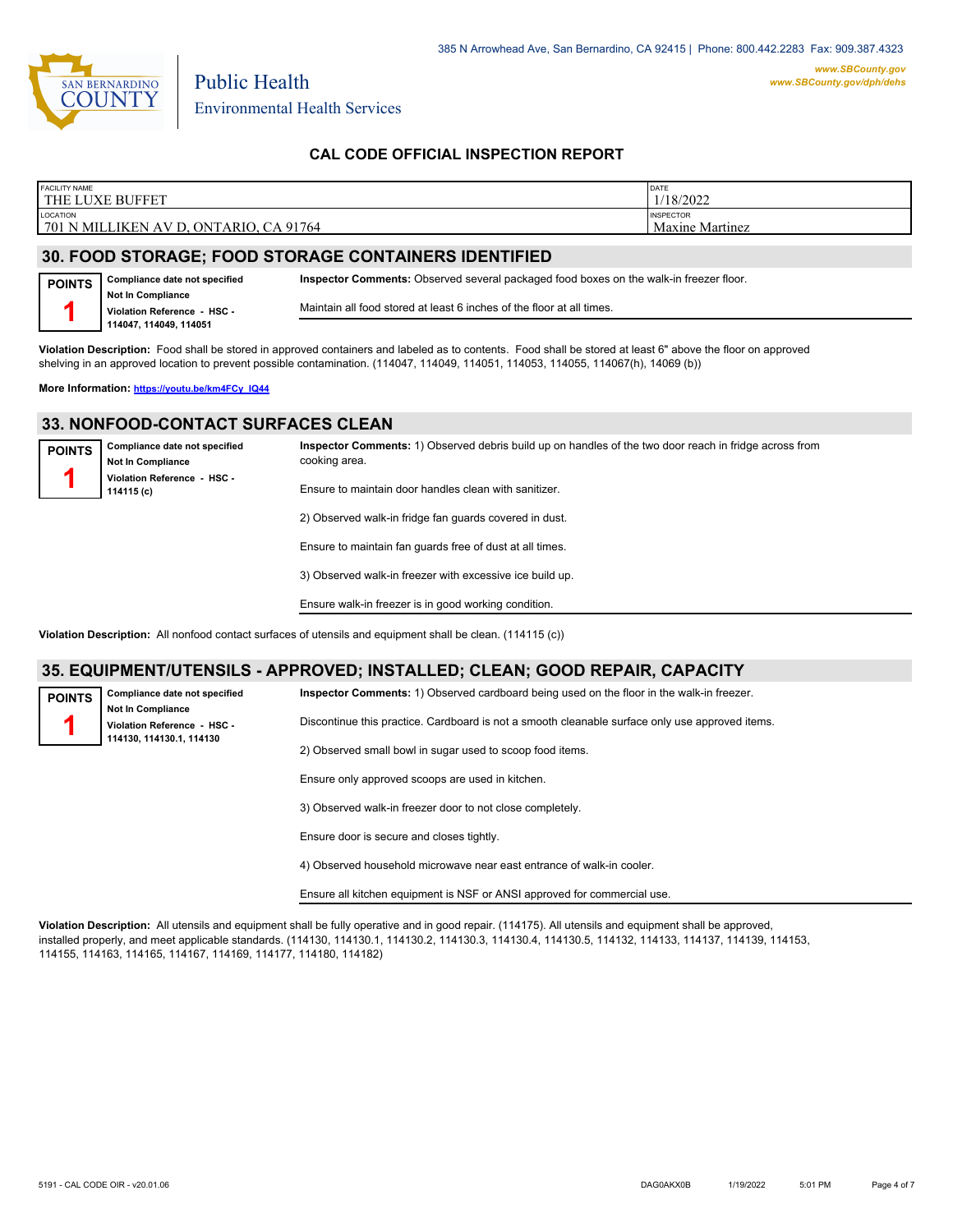

Public Health

### **CAL CODE OFFICIAL INSPECTION REPORT**

| <b>FACILITY NAME</b>                                          | THE LUXE BUFFET                                         | DATE<br>1/18/2022                                                     |                                            |  |  |
|---------------------------------------------------------------|---------------------------------------------------------|-----------------------------------------------------------------------|--------------------------------------------|--|--|
| LOCATION                                                      | 701 N MILLIKEN AV D, ONTARIO, CA 91764                  |                                                                       | <b>INSPECTOR</b><br><b>Maxine Martinez</b> |  |  |
| <b>38. ADEQUATE VENTILATION AND LIGHTING; DESIGNATED AREA</b> |                                                         |                                                                       |                                            |  |  |
| <b>POINTS</b>                                                 | Compliance date not specified                           | Inspector Comments: 1) Observed hood near the fryer to be turned off. |                                            |  |  |
|                                                               | <b>Not In Compliance</b><br>Violation Reference - HSC - | Ensure hood is in good working operable condition.                    |                                            |  |  |
|                                                               | 114149, 114149.1                                        | Note: Active cooking not observed but fryer observed to be used.      |                                            |  |  |
|                                                               |                                                         | 2) Observed light bulbs below both hoods to be inoperable.            |                                            |  |  |
|                                                               |                                                         | Repair/ replace light bulbs.                                          |                                            |  |  |

**Violation Description:** Exhaust hoods shall be provided to remove toxic gases, heat, grease, vapors and smoke and be approved by the local building department. Canopy-type hoods shall extend 6" beyond all cooking equipment. All areas shall have sufficient ventilation to facilitate proper food storage. Toilet rooms shall be vented to the outside air by a screened openable window, an air shaft, or a light-switch activated exhaust fan, consistent with local building codes. (114149, 114149.1) Adequate lighting shall be provided in all areas to facilitate cleaning and inspection. Light fixtures in areas where open food is stored, served, prepared, and where utensils are washed shall be of shatterproof construction or protected with light shields. (114149.2, 114149.3, 114252, 114252.1)

### **40. WIPING CLOTHS: PROPERLY USED AND STORED**

| POINTS |  |
|--------|--|
|        |  |
|        |  |
|        |  |

**Compliance date not specified Not In Compliance Violation Reference - HSC - 114135, 114185.1 Inspector Comments:** Observed several wet wiping cloths throughout the kitchen. Maintain all wet wiping cloths in sanitizer bucket between use. Ensure sanitizer measures at least 200 ppm when using quaternary ammonia or 100 ppm when using chlorine.

**Violation Description:** Wiping cloths used to wipe service counters, scales or other surfaces that may come into contact with food shall be used only once unless kept in clean water with sanitizer. (114135, 114185.1, 114185.3 (d-e)) Sponges shall not be used in contact with cleaned and sanitized or in-use food contact surfaces. (114135)

**More Information: <https://youtu.be/QGKUN9MDxjg>**

### **42. GARBAGE AND REFUSE PROPERLY DISPOSED; FACILITIES MAINTAINED**

**Compliance date not specified Not In Compliance Violation Reference - HSC - 114244, 114245 POINTS 1 Inspector Comments:** Observed grease disposal container to have excessive debris build up near kitchen exit door. Maintain grease disposal container clean and in a sanitary manner.

**Violation Description:** All food waste and rubbish shall be kept in leak proof and rodent proof containers. Containers shall be covered at all times. All waste must be removed and disposed of as frequently as necessary to prevent a nuisance. The exterior premises of each food facility shall be kept clean and free of litter and rubbish. (114244, 114245, 114245.1, 114245.2, 114245.3, 114245.4, 114245.5, 114245.6, 114245.7, 114245.8)

#### **43. TOILET FACILITIES: PROPERLY CONSTRUCTED, SUPPLIED, CLEANED**

| <b>POINTS</b> | Compliance date not specified                | <b>Inspector Comments:</b> Observed toilet paper outside of dispenser in the employee restroom. |  |
|---------------|----------------------------------------------|-------------------------------------------------------------------------------------------------|--|
|               | <b>Not In Compliance</b>                     | Maintain toilet paper in dispenser.                                                             |  |
|               | Violation Reference - HSC -<br>114250.114276 |                                                                                                 |  |
|               |                                              |                                                                                                 |  |

**Violation Description:** Toilet facilities shall be maintained clean, sanitary and in good repair for use by employees and patrons. Toilet rooms shall be separated by a well-fitting, self-closing door. Toilet tissue shall be provided in a permanently installed dispenser at each toilet. Location of toilet facilities used by patrons shall not be located to pass through food preparation, food storage, or utensil washing areas. (114250, 114250.1, 114276)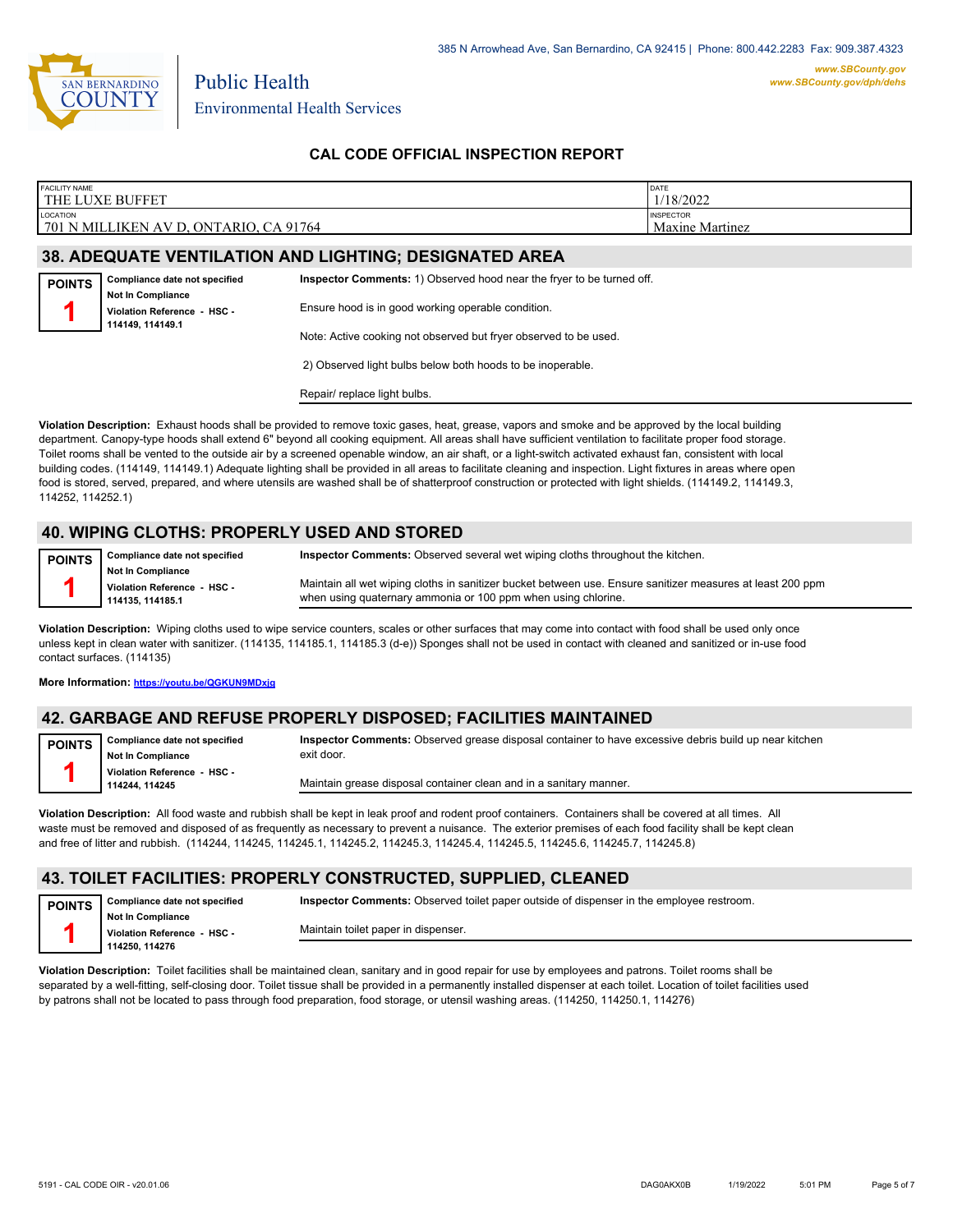

### **CAL CODE OFFICIAL INSPECTION REPORT**

| <b>FACILITY NAME</b><br><b>BUFFET</b><br>$'$ JXE $\overline{L}$<br>THE                                                  | DATE<br>/18/2022                           |
|-------------------------------------------------------------------------------------------------------------------------|--------------------------------------------|
| <b>LOCATION</b><br>.91764<br>701<br>ONTARIO.<br><b>JIKEN</b><br>N MILL<br>$\ddot{\phantom{1}}$<br>$\Lambda$<br>◡<br>∍ \ | <b>INSPECTOR</b><br><b>Maxine Martinez</b> |
|                                                                                                                         |                                            |

#### **44. PREMISES; PERSONAL/CLEANING ITEMS; VERMIN-PROOFING**

| <b>POINTS</b> | Compliance date not specified                           | Inspector Comments: Observed a personal redbull to be next food at the self service bar. |
|---------------|---------------------------------------------------------|------------------------------------------------------------------------------------------|
|               | <b>Not In Compliance</b><br>Violation Reference - HSC - | Ensure all personal items are kept separate and away from food and food prep area.       |
|               | 114067 (j), 114123                                      |                                                                                          |

**Violation Description:** The premises of each food facility shall be kept clean and free of litter and rubbish; all clean and soiled linen shall be properly stored; non-food items shall be stored and displayed separate from food and food-contact surfaces; the facility shall be kept vermin proof. (114067 (j), 114123, 114143 (a) & (b), 114256, 114256.1, 114256.2, 114256.4, 114257, 114257.1, 114259, 114259.2, 114259.3, 114279, 114281, 114282) Food preparation sinks, handwashing sinks and warewashing equipment shall not be used for the cleaning of maintenance tools, the holding of maintenance materials, or the disposal of liquid wastes. (114123) Open-air barbecue and/or outdoor wood burning oven must operate on the same premises, in conjunction with a permanent food facility and not in an area that may pose as a fire hazard. (114143(a) (b)) Janitorial sink or approved curbed cleaning facility (exemption for restricted food service facilities Section 114279 (b)) shall be provided. (114279(a)) First aid supplies must have a legible manufacturer's label and stored in a kit or container that is located to prevent contamination. (114256.4) Insect electrocution devices are not allowed in food or utensil handling areas. (114259.3)

#### **45. FLOORS, WALLS AND CEILINGS: BUILT, MAINTAINED, AND CLEAN**

| <i>FOINTS</i> | Compliance date not specified | Inspector Comments: Observed floor near mop sink to have excessive gray water build up. |  |
|---------------|-------------------------------|-----------------------------------------------------------------------------------------|--|
|               | <b>Not In Compliance</b>      |                                                                                         |  |
|               | Violation Reference - HSC -   | Maintain all floors clean and in sanitary manner.                                       |  |
|               | 114143 (d), 114266            |                                                                                         |  |
|               |                               | Observed floor sinks near dessert line to have excessive food debris build up.          |  |

Maintain floor drains clean and in a sanitary manner.

**Violation Description:** The walls / ceilings shall have durable, smooth, nonabsorbent, and washable surfaces. All floor surfaces, other than the customer service areas, shall be approved, smooth, durable and made of nonabsorbent material that is easily cleanable. Approved base coving shall be provided in all areas, except customer service areas and where food is stored in original unopened containers. Food facilities shall be fully enclosed. All food facilities shall be kept clean and in good repair. (114143 (d), 114257, 114266, 114268, 114268.1, 114271, 114272) Cleaning must be an approved dustless method. (114268.1) Mats and duckboards, if used, must be removable and easily cleanable. (114272) Open-air barbecues or wood-burning ovens floor surfaces must extend a minimum of five feet and be impervious or easily cleanable. (114143(d))

#### **IMPORTANT: Risk Based Inspection Frequency**

Food facilities that pose a higher risk level for causing foodborne illness will be subject to an additional inspection, to be billed at the hourly rate as provided in the San Bernardino Count[y Code Schedule of Fees. Facilitie](https://codelibrary.amlegal.com/codes/sanbernardino/latest/sanberncty_ca/0-0-0-122474#JD_16.0213B)s that received one or more of the following will be elevated to a high risk tier:

- A score letter of "C" or lower on one of the last two graded inspections,
- A score letter of "B" on two of the last three graded inspections,
- Repeated "four (4) point violation Risk Factor" (critical violation codes 1-23) on the last two inspections, or
- · Four (4) or more critical violations (codes 1-23) noted during an inspection, or
- A permit suspension (closure) on your last graded inspection.

#### **Food Establishment Donor Survey**

Will you please take a few moments of your time to co[mplete our Food Establishment Donor Survey?](https://survey123.arcgis.com/share/626bb0fb21674c82832b0c0d557c5e80?field:faid=FA0027663&field:facility_name=THE%20LUXE%20BUFFET¢er=34.07,-117.56&field:phone=9099486886) The purpose of this survey is to learn about current food recovery and food waste reduction efforts and struggles throughout San Bernardino County.

The feedback from the survey will help us identify barriers and opportunities, and connect you with nearby charitable feeding organizations so you can donate your surplus food. Once you complete the survey, you can view your entry and connect with other donor food establishments and charitable feeding organizations in the fol[lowing Live Web Map.](https://arcg.is/WvjGb)

#### **Overall Inspection Comments**